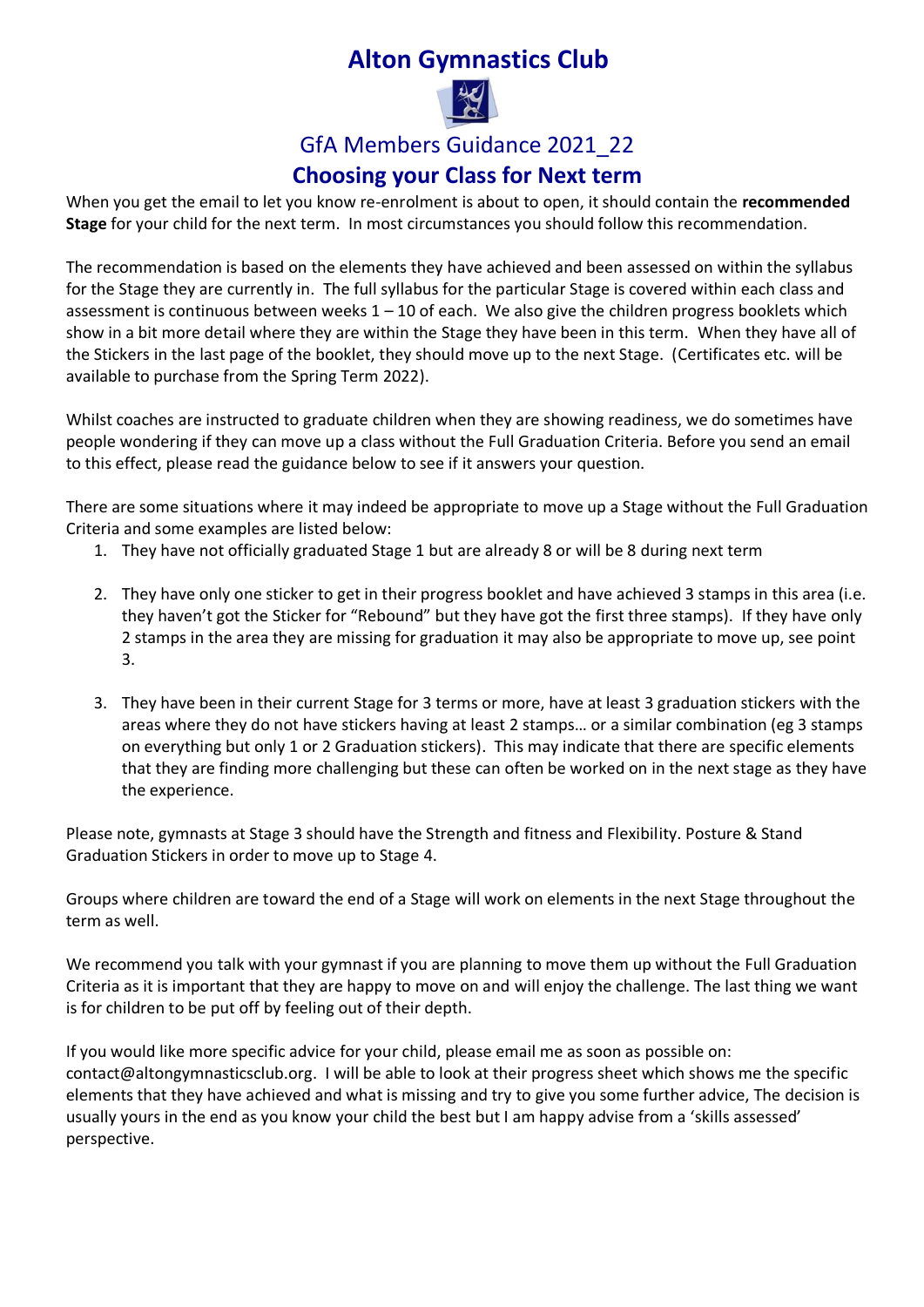# **Alton Gymnastics Club**



### GfA Members Guidance 2021\_22

**Taking more than one class…**

Members are free to book more than one class if the children want to come more than once a week, the only thing we is that you wait until toward the end of the priority period to book your seconds session just to make sure everyone gets a fair and equal chance to book their first class. We don't monitor this, but it is requested as a courtesy.

We also run a couple of 'Add-on" classes for Stage 3+ and 4+ which you may be interested in...

### **'Add-On' Class Stage 3+ : FLOOR & REBOUND : Friday 5.30 – 6.30pm**

- A session which focusses on developing skills on Floor, Trampette and Tumble, working toward more advanced skills in these disciplines.
- This class is best taken as a compliment to your regular Core Academy Class, but can also be taken as a stand alone class for those at Stage 4+ who don't wish to pursue Bars and Beam work beyond Stage 3.
- We do not recommend this as a stand alone class for those below stage 4 as the Stage 1-3 Bars and Beam work contains strength and balance elements that are essential to progression on Floor, Trampette and Tumble.

#### **'Add-On' Class Stage 4+ : ACROBATICS : Friday 4 – 6pm**

- A session which focusses on developing skills Acrobatics Partnership work as well as individual floor and tumbling skills.
- This can ONLY be taken as an addition to a regular Stage 4, intermediate or Advance GfA session (on a different day).
- This session is also a 'Pathway to Acrobatics Development' for Gymnasts who are 10 years or over or those under 10 who are interested in exploring Acrobatics competition work.
- However, you can also take this class regardless of whether you are looking toward a Development route and Acrobatics is a fun discipline and great for those who enjoy display work and performance.